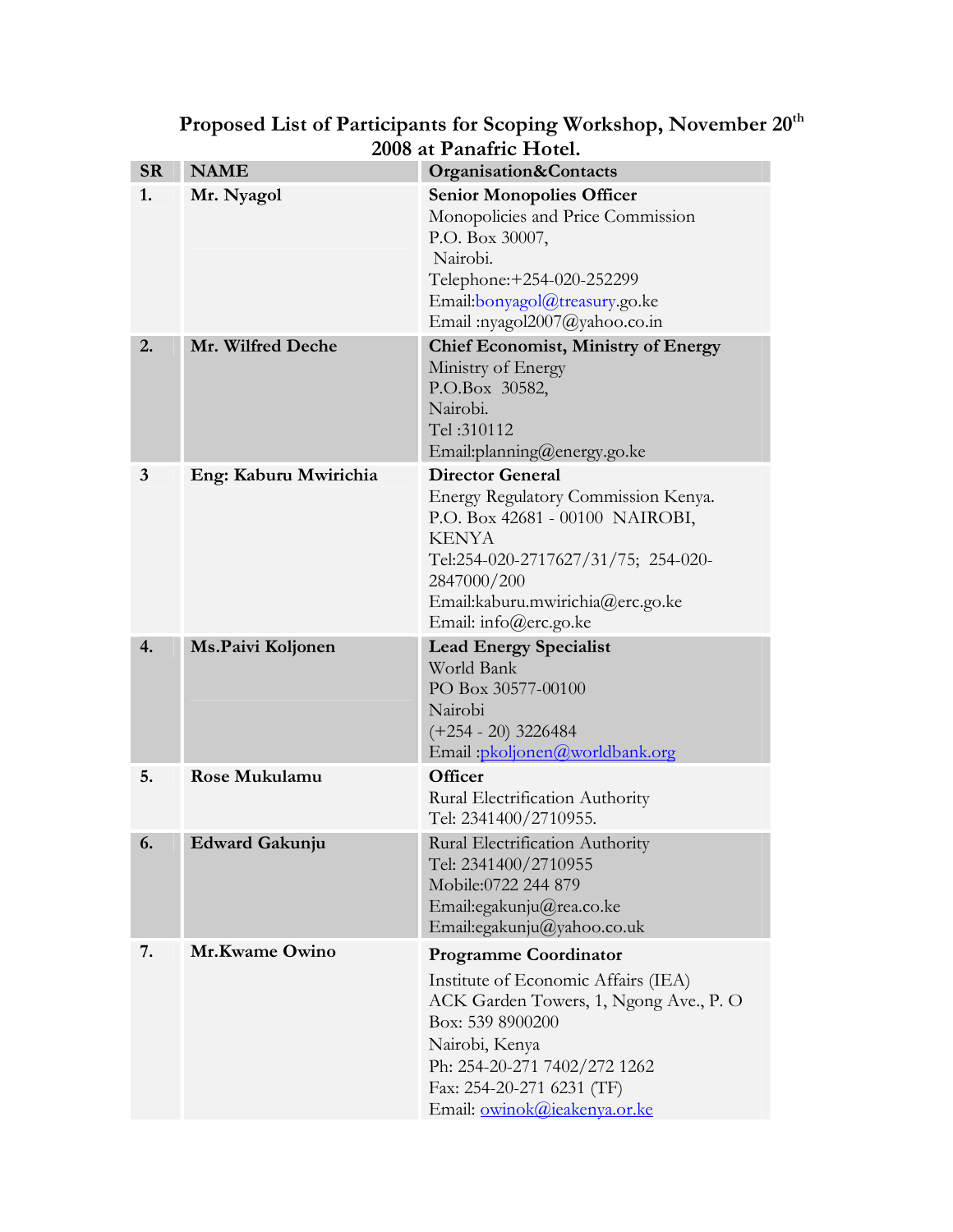| 7.  | Mr. Nzuki S. Mwania         | <b>Director</b><br><b>USAID</b><br>P.O. Box 30261_00100,<br>Nairobi, Kenya<br>Tel: +254 20 862400/2<br>Fax: +254 20 816562/949<br>Email: nmwania@usaid.gov                          |
|-----|-----------------------------|-------------------------------------------------------------------------------------------------------------------------------------------------------------------------------------|
| 8.  | Mr. Sylvester Makaka        | <b>Energy Advisor</b><br>Kenya Association of Manufacture (KAM)<br>P.O Box 30225-00100<br>Tel-3746005/7<br>Fax: 3746030<br>Mobile:0733 501 750<br>Email: sylvester.makaka@kam.co.ke |
| 9.  | MS. Dorcas Wangechi         | <b>Programme Officer</b><br><b>Consumer Information Network</b><br>PO Box 7569-00300<br>Nairobi<br>Tel: 781131/79794<br>Mobile: 0722997708<br>Email: cin@swiftkenya.com             |
|     | <b>Christine Ajulu</b>      | <b>Consumer Information Network</b><br>PO Box 7569-00300<br>Nairobi<br>Tel: 781131/79794<br>Mobile:0722 555 099<br>Email: cin@swiftkenya.com<br>Email:elephantschris@gmail.com      |
| 10. | <b>Ms Rosemary Ngigi</b>    | <b>Senior Programme</b><br>Specialist<br>International Development Research Centre<br>(IDRC).<br>P.O Box 62084-00200<br>Tel:0721 966 958<br>Email: mgigi@idrc.or.ke                 |
| 11. | Ms. Mithilde Bord - Laurans | Programme Officer<br><b>AFD</b><br>P.O.Box 45955-00100<br>Nairobi, Kenya<br>Email:bord-lauransm@groupe-afd.org                                                                      |
| 12. | Ms. Lynett Oyugi            | <b>Research Fellow</b><br>Institute of Policy Analysis and Research<br>(IPAR)<br>P.O. Box 45843, 00100 GPO<br>NAIROBI, KENYA<br>Tel: 254-20-2251179 / 2229128                       |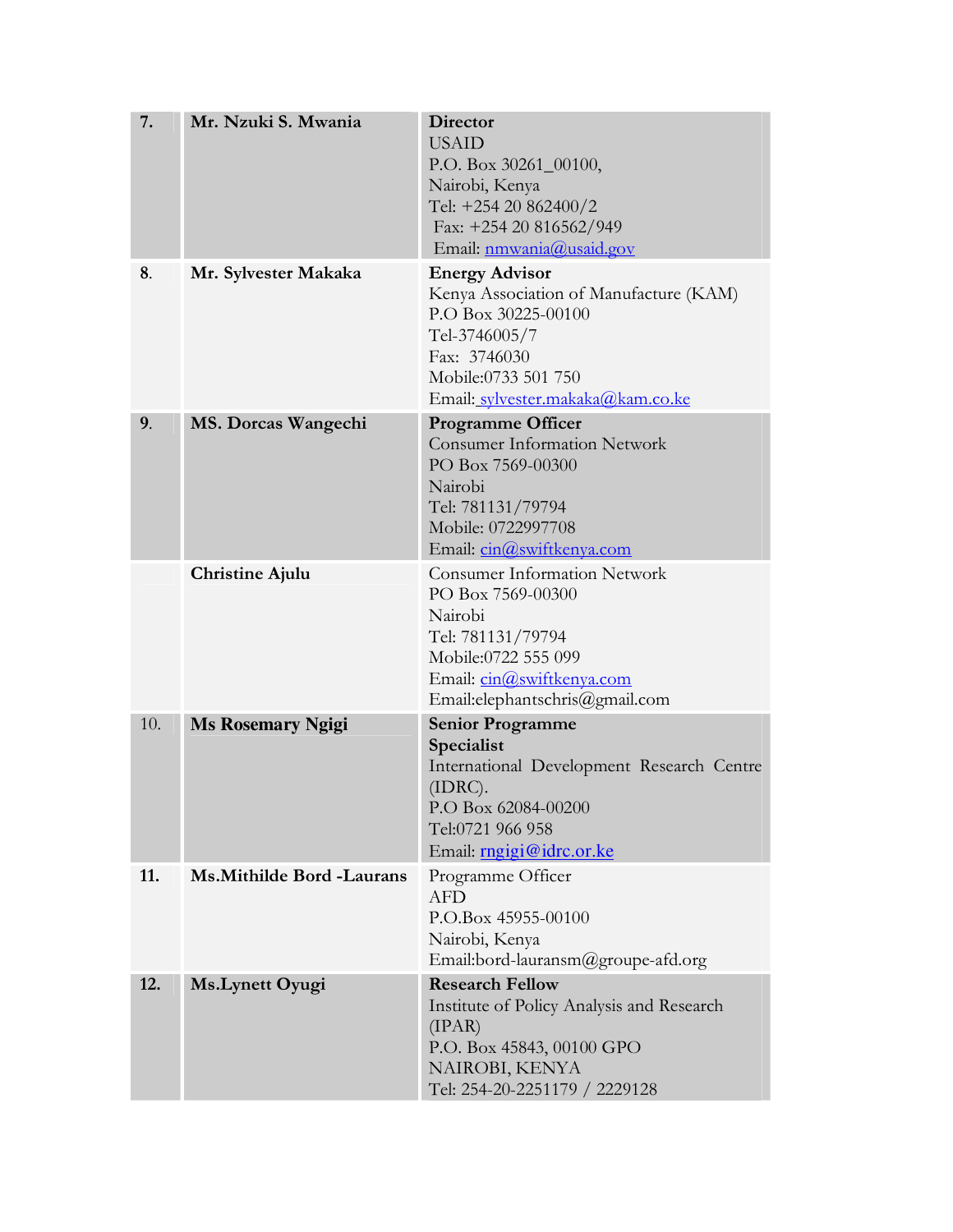|     |                                         | Fax: 254-20-2251162<br>Email: info@ipar.or.ke<br>Website: www.ipar.or.ke                                                                                                                                                                                    |
|-----|-----------------------------------------|-------------------------------------------------------------------------------------------------------------------------------------------------------------------------------------------------------------------------------------------------------------|
| 13. | Eng. Joseph Njoroge                     | <b>Managing Director,</b><br><b>KPLC</b><br>Tel:[ 020] 3201000<br>P.O.Box 30177<br>Nairobi<br>Email: jnjoroge@kplc.co.ke                                                                                                                                    |
| 14  | Mr. Eddy Njoroge                        | <b>Managing Director</b><br><b>KENGEN</b><br>P.O.Box 47936-00100<br>Nairobi<br>Tel: 3666000.                                                                                                                                                                |
|     | John Ndambiri                           | <b>KENGEN</b><br>P.O.Box 47936-00100<br>Nairobi<br>Tel: 3666000<br>Mobile:0721 363 205<br>Email:jundambiri@kengen.co.ke.                                                                                                                                    |
| 15. | <b>Earnest Nadome</b>                   | <b>National General Secretary</b><br>Kenya Electrical Workers Union(KETAWU<br>Aqua Plaza, 2nd floor<br>Muranga Road<br>P.O. Box 47460, Nairobi<br>Tel: 020 - 3752087<br>Mobile:0722 85 06 09<br>Email: ketawuhq@todays.co.ke<br>Email: nadome@solicomm.net. |
| 16. | <b>Ms.Jane Njoroge</b>                  | <b>Sales and Marketing Manager</b><br>National Oil Corporation of Kenya<br>P. O. Box 58567 00200 Nairobi, Kenya<br>Telephone: 254-020-6952000 (pilot<br>Mobile:0720 265 002<br>Email:<br>injoroge@nockenya.co.ke                                            |
| 17. | Mrs. Nancy Mwangi-                      | <b>Senior Trade Development officer</b><br>Department of Internal Trade<br>Office of the Prime Minister and Ministry of<br>Trade<br>PO. Box 30430<br>00100<br>Nairobi<br>Tel: 315001<br>Email: ndwanjiru@yahoo.co.uk                                        |
| 18  | David Ongolo<br><b>Policy Economist</b> | Royal Netherlands Embassy<br>Riverside Lane                                                                                                                                                                                                                 |